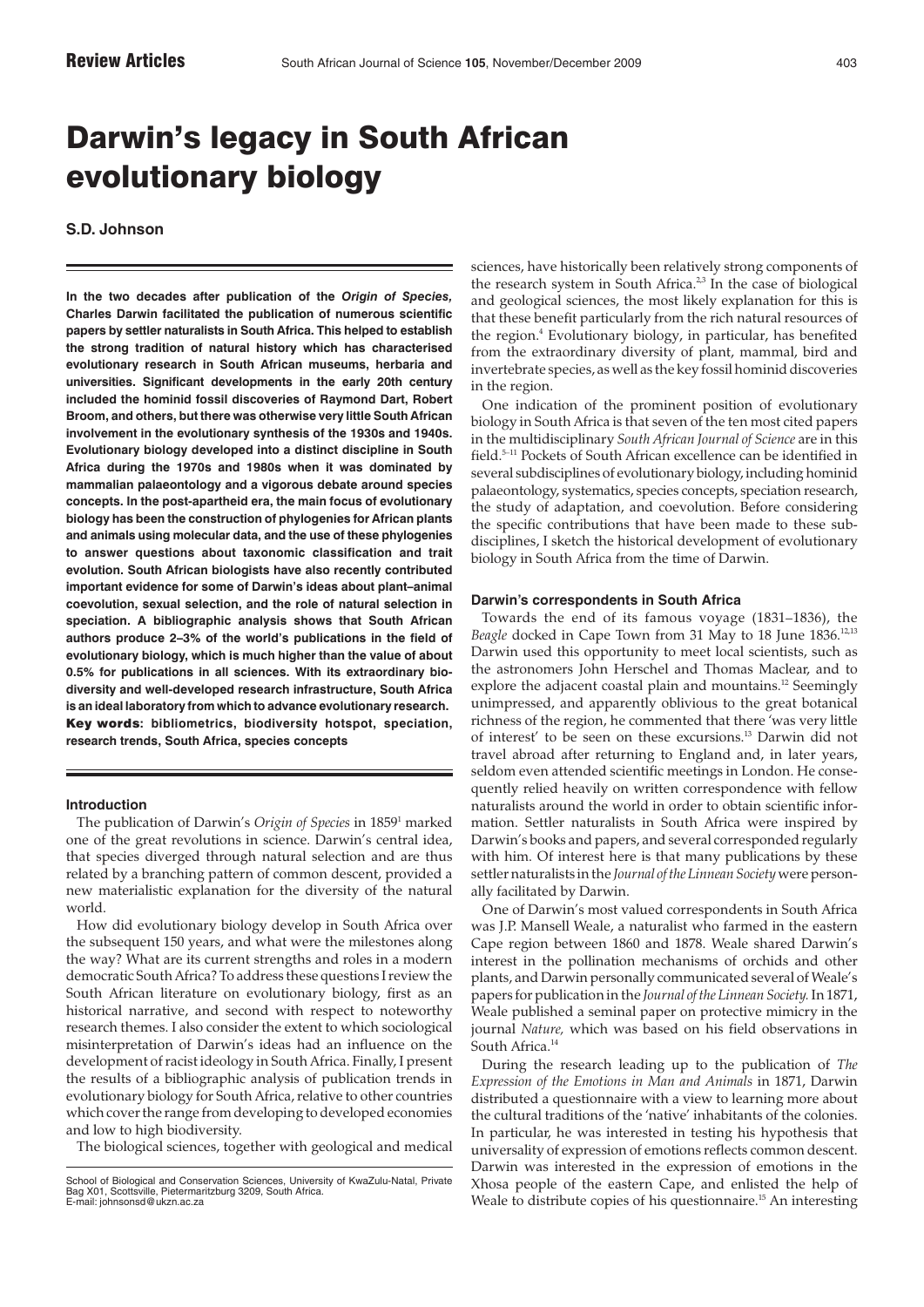historical aside is that Darwin, who had expected his questionnaires to be completed by settlers, was somewhat taken aback to receive one with answers written in English by Christian Ngqika, a Xhosa constable working in the frontier town of Bedford.

Darwin also corresponded with Mary Elizabeth Barber, an amateur naturalist based in Grahamstown. Barber was the first woman to be admitted as a member of the South African Philosophical Society (later to become the Royal Society of South Africa) and was an accomplished painter and plant collector. Like Weale, Barber was interested in the pollination mechanisms of plants and published several papers on the topic with the assistance of Darwin.<sup>16</sup>

Barber readily incorporated Darwin's concept of natural selection into her own settler ideology of race. In several of her letters, she expressed views that made it clear that she considered the dominant position of Europeans in the colony to be a consequence of a natural biological hierarchy. In a thoughtful paper, Robert Shanafeldt<sup>15</sup> argues that Darwin should have foreseen the potential for his ideas to reinforce and justify the existing attitudes of the settlers. He describes Darwin's own views as 'tepid humanism', meaning that he neither condoned nor actively opposed these developments.

As amateur naturalists, Weale and Barber did not leave any institutional legacy of evolutionary biology in South Africa. By contrast, Roland Trimen, another of Darwin's correspondents, played an important role in the development of the South African Museum as its first director. Trimen was initially the private secretary to the then Colonial Secretary Sir Henry Barkly (1815–1898), who was also an amateur botanist and instrumental in encouraging the development of science at the Cape.<sup>17</sup> Darwin facilitated the publication of Trimen's first scientific paper, which was on the functional morphology of the orchid *Disa grandiflora* (now *Disa uniflora*),<sup>18</sup> but Trimen is best known for his work on the butterflies of South Africa, including a book he coauthored with James Henry Bowker (Mary Barber's brother).19 Trimen, like Weale and Barber, was very interested in mimicry.17 In a pioneering paper, Trimen, with help from Barber and Weale, identified various mimetic female forms of the butterfly *Papilio dardanus.*<sup>20</sup>

Natural history declined towards the end of the 19th century both in South Africa and abroad, although it was kept alive by systematists working in museums. Several universities were established in South Africa around the turn of the century,<sup>21</sup> but it would be some time before evolutionary research would be an integral part of their curricula.

### **The early 20th century**

The most significant South African contribution to evolutionary biology, and arguably the most important contribution of the country to science generally, resulted from the discovery in 1924 of a well-preserved skull of a juvenile hominid in a limeworks quarry at Taung, near Kimberley. The significance of this specimen as a potential 'missing link' between apes and modern humans was recognised by Raymond Dart, the newly appointed head of the Department of Anatomy at the University of the Witwatersrand, who named the 'ape-man' *Australopithecus africanus.*<sup>22</sup> Dart inferred from the skull morphology that *A. africanus* was bipedal, and (with considerable verve given that he was just 32 and outside the scientific mainstream) wrote that the discovery could vindicate the 'Darwinian claim that Africa would prove to be the cradle of mankind'. This claim was met with considerable skepticism by the palaeontological community, first because Darwin's prediction about the emergence of man in Africa in his book, *The Descent of Man,* had been overlooked in favour of the idea that humans evolved in Asia, and second because it had been assumed that bipedalism evolved only after the evolution of a large cranium (which the Taung child did not possess). Robert Broom, a physician and palaeontologist, who had described many new fossil mammal-like reptiles in the early part of his career, became Dart's major ally in South Africa. Broom discovered several adult specimens of *A. africanus,* as well as a new robust hominid *Paranthropus robustus* from the Kromdraai diggings in the 1930s and 1940s.<sup>23</sup> These and other discoveries eventually vindicated the Darwin-Dart hypothesis about the African origin of humankind.

Recent historical research has uncovered a number of important links between biological science and the development of racist ideology in early 20th century South Africa.<sup>24</sup> Harold B. Fantham, the first Professor of Zoology at the University of the Witwatersrand from 1917–1932, was an outspoken proponent of eugenics and, in a series of articles published in this journal, argued for the need for the state to take measures to maintain 'race purity'.<sup>24</sup> Fantham also had an influence on the geneticist Gerrit Eloff, head of the Department of Genetics and Breeding Studies at the University of the Orange Free State and an admirer of the German Nazi movement, who developed pseudobiological arguments for the adaptiveness of Afrikaners to Africa and thus the supposed imperative to maintain the purity of their gene pool.<sup>24</sup>

Jan Smuts, prime minister from 1919 to 1924 and again from 1939 to 1948, was an amateur botanist with a strong interest in evolutionary theory, biogeography, and human origins. While at Stellenbosch University, Smuts had studied taxonomy under Rudolf Marloth, the author of *Flora of South Africa,* whom he later accompanied on many plant-collecting expeditions. Smuts served as the president of the South African Association for the Advancement of Science (S2A3) in 1925, and even intervened personally to secure a position for Robert Broom at the Transvaal Museum. The two men had a close relationship and shared rather unorthodox teleological views on evolution. Saul Dubow has termed Smuts a 'scientific nationalist'.<sup>21</sup> However, Smuts' 'holism' is scarcely compatible with Darwin's theory that selection acts on individuals, although it does share with Social Darwinism the dangerous premise that biological laws should be the inspiration for human society.

Jeffrey Lever<sup>25</sup> has described Social Darwinism as an 'intellectual pathogen' that was imported from Europe and used to reinforce the pre-existing folk ideologies of racial superiority among white South Africans. However, with some notable exceptions,<sup>21,24</sup> there have been few studies of the actual extent of its influence on the development of policies of racial segregation. By and large, Christian Nationalists tended to justify racial segregation on the basis of a divine mandate, rather than the pseudoscience of Social Darwinism. Darwin's theory, its main buttress, was rejected on religious grounds by nationalists that took power in 1948, and it was not until after the first democratic elections in 1994 that evolution was even permitted to be taught again in schools.<sup>25</sup>

South African evolutionary biologists had very little to do with the evolutionary synthesis of the 1930s and 1940s, and the second half of the 20th century, until 1990, was characterised by the academic isolation of the apartheid era.

# **The late 20th century to the present day**

The groundbreaking work by Dart and Broom helped to establish palaeontology as one of the strongest branches of science in South Africa during the second half of the 20th century, with a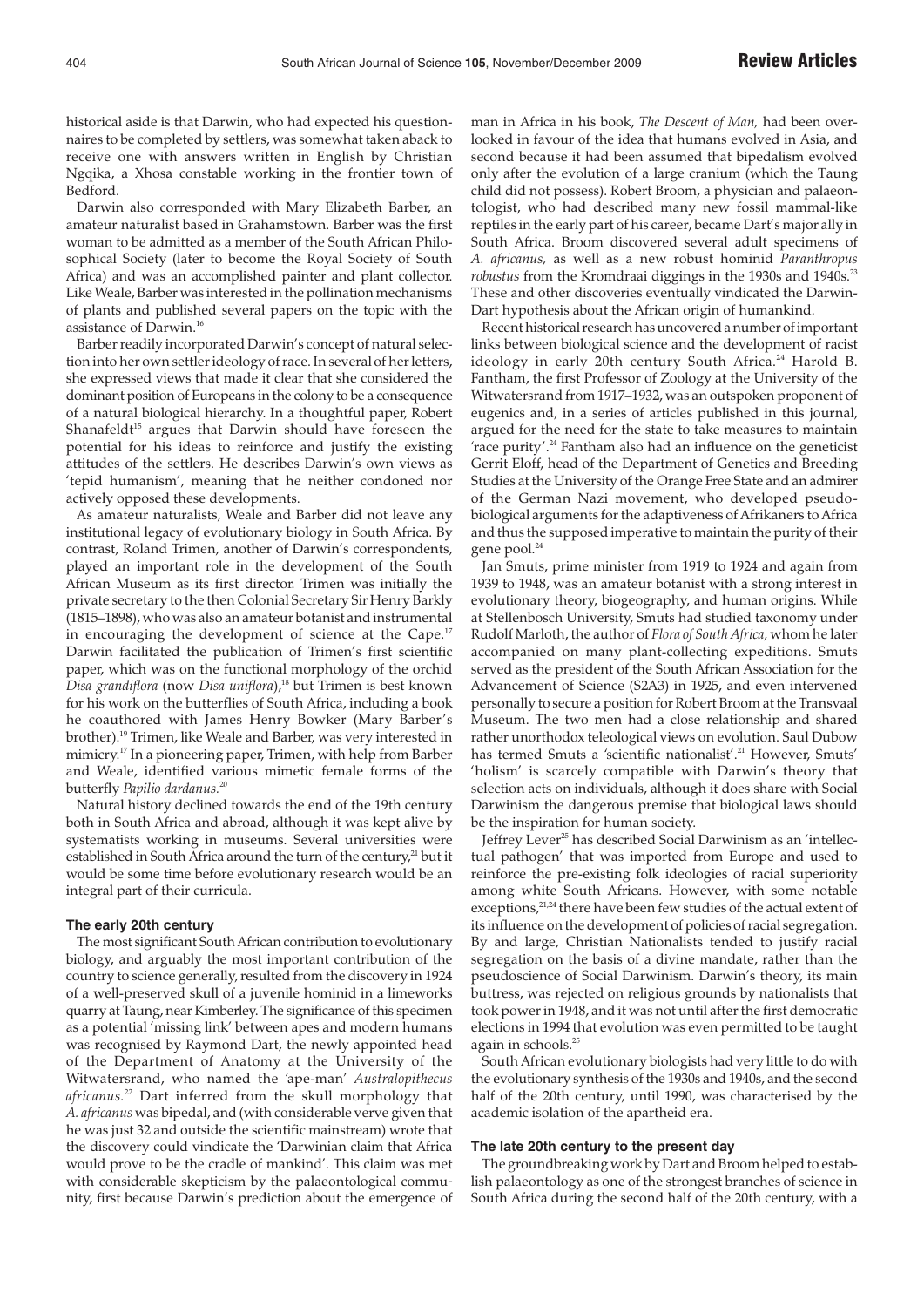steady stream of new discoveries, and the development of top-class facilities, such as the Bernard Price Institute for palaeontological research at the University of the Witwatersrand. Leading palaeontologists of this period included Philip Tobias, Bob Brain and Elisabeth Vrba, while groundbreaking work on the genetics of modern humans was conducted by Trefor Jenkins and Himla Soodyall.

The University of the Witwatersrand (Wits) was indisputably the leading centre for evolutionary biology in South Africa during this period. The zoologist Hugh Paterson, who was based at Wits, developed the 'recognition' species concept in the 1970s, which strongly influenced a generation of South African biologists. Paterson's influence is especially evident in the book Species and Speciation, edited by Elisabeth Vrba.<sup>26</sup> This book contained contributions from a wide range of botanists, zoologists and palaeontologists who had participated in a symposium at the Transvaal Museum in 1982. The 1980s were also characterised by the emigration of many leading evolutionary biologists; this is evidenced in the change of addresses for fully one third of the authors in *Species and Speciation* between the time of the symposium and publication of the book in 1985. The published opening address by the then chairman of Anglo-American Michael O'Dowd was singled out in a review of the book by the leading American systematist Michael Donoghue for containing 'a form of biological determinism' that could be cited as justification for apartheid.<sup>27</sup> Although these charges were perhaps unfair since O'Dowd had actually emphasised the distinction between biological and social evolution, they nevertheless highlight the considerable political tensions of that decade.

The end of apartheid and the first democratic elections in 1994 brought an end to the formal and informal isolation of academia in South Africa. New collaborations with scientists in other countries were forged, and evolutionary biology was strengthened in many universities. This period of optimism also coincided with the new availability of the technique of automated DNAsequencing that gave biologists a source of vast amounts of new molecular data with which to construct phylogenies for plant and animal groups. And in 1999, Sterkfontein and other fossil hominid sites received recognition as the UNESCO 'Cradle of Humankind' World Heritage Site.

In this penultimate part of the review I explore specific themes which have been a focus of research efforts by South African evolutionary biologists in both the past and the present centuries.

#### **Species concepts and speciation**

Darwin considered species as arbitrarily defined entities resulting from adaptive divergence.<sup>1</sup> He explained the discontinuities between species as the result of extinctions rather than breeding barriers.28 His view that species did not differ in any profound sense from intraspecific levels of the taxonomic hierarchy was probably a deliberate attempt to counter the prevailing creationist notion that species have a special status in nature. This led to later claims that Darwin failed to solve the 'species problem' and that the title of his book *On the Origin of Species* was misleading.29 However, Darwin's uniformitarian view of species has enjoyed considerable support, particularly from botanists,<sup>31</sup> and is being increasingly advocated by zoologists who find the idea consistent with both morphological and molecular evidence.<sup>31</sup>

In contrast to Darwin, Dobzhansky<sup>32</sup> and Mayr<sup>33</sup> considered species to have a distinct property: reproductive isolation from other species. There are now a plethora of different species concepts, but their biological species concept (BSC) is by far the most widely accepted, especially among zoologists.29 The BSC was attacked by the South African biologist Hugh Paterson in a

series of articles, many published in this journal, during the 1970s and 1980s.<sup>6,34</sup> In its place, Paterson proposed the 'recognition' concept of species which emphasised the reproductive cohesiveness of species arising from a 'specific mate recognition system' (SMRS). As a concept of species, it was rather similar to the 'cohesion' concept developed by Templeton,<sup>35</sup> and Carson's (1957) concept of the species as a 'field for gene recombination'.<sup>36</sup> The recognition concept had a major influence on the development of evolutionary thought in South African universities and museums.

Paterson was particularly opposed to the idea that reproductive systems evolve through a process of reinforcement (selection for traits that limit hybridisation in a secondary contact zone).<sup>6,37</sup> His dismissal of the latter possibility was based on the simple observations that most speciation is allopatric and that even if traits were selected through reinforcement in a secondary contact zone, such traits would not have fitness value outside the contact zone and therefore be unlikely to be fixed at the species level. However, Paterson has been justifiably criticised for over-emphasising the dependence of the BSC on reinforcement and then attacking this formulation of the BSC as a straw man.<sup>38</sup> While it is true that Dobzhansky, in particular, commonly invoked reinforcement to explain differences in reproductive characters,<sup>32</sup> Mayr tended to emphasise pleiotropy as the explanation for divergence in reproductive characters.<sup>33</sup>

Mayr's emphasis<sup>33</sup> on pleiotropy as the explanation for the building of reproductive isolating barriers in allopatry was plausible for some aspects, such as genetic incompatibility, but was an unsatisfactory explanation for divergence in the complex reproductive characters, e.g. genitalia, that are often used to diagnose species. By contrast, Paterson<sup>6,39</sup> emphasised the direct role of selection for traits that improve mating success as an explanation for divergence in reproductive systems. He, and others at the time, tended to emphasise the role of the physical environment in this process,<sup>40</sup> but sexual selection provides another, even more potent, force for allopatric divergence in reproductive systems. Mary West-Eberhard's classic review of the role of sexual selection in speciation<sup>41</sup> provided some of the missing pieces of the puzzle of why adaptive radiations so often involve reproductive traits, although she was seemingly unaware of Paterson's work at that stage. Her apparently independent conclusion that sexual selection could drive the divergence of systems of 'species recognition' in allopatric animal populations was uncannily close to Paterson's concept of speciation.

Paterson struggled to develop a useful definition of an SMRS in plants, and specifically excluded asexual organisms from his concept, and thus, like Mayr, did not succeed in developing a universal genetic species concept. With the hindsight of history, Paterson made a valuable contribution in emphasising the importance of allopatric divergence of reproductive systems under selection for increased mating success, and inspired South African biologists (and the few elsewhere who read his work) to think more deeply about the process of speciation. However, he did not provide a species definition that was much more useful than the BSC, and this may be because he accepted the prevailing dogma that species are special units of organisation in nature, as opposed to a convenient label for profoundly divergent forms, as advocated by Darwin and several contemporary evolutionary biologists.<sup>30,31</sup>

The extraordinary biodiversity of South Africa has been a major inspiration for evolutionary biologists. Why are there so many species, and why are there particular concentrations of species in some regions? Elisabeth Vrba<sup>8</sup> made an important early contribution by emphasising the role of natural selection in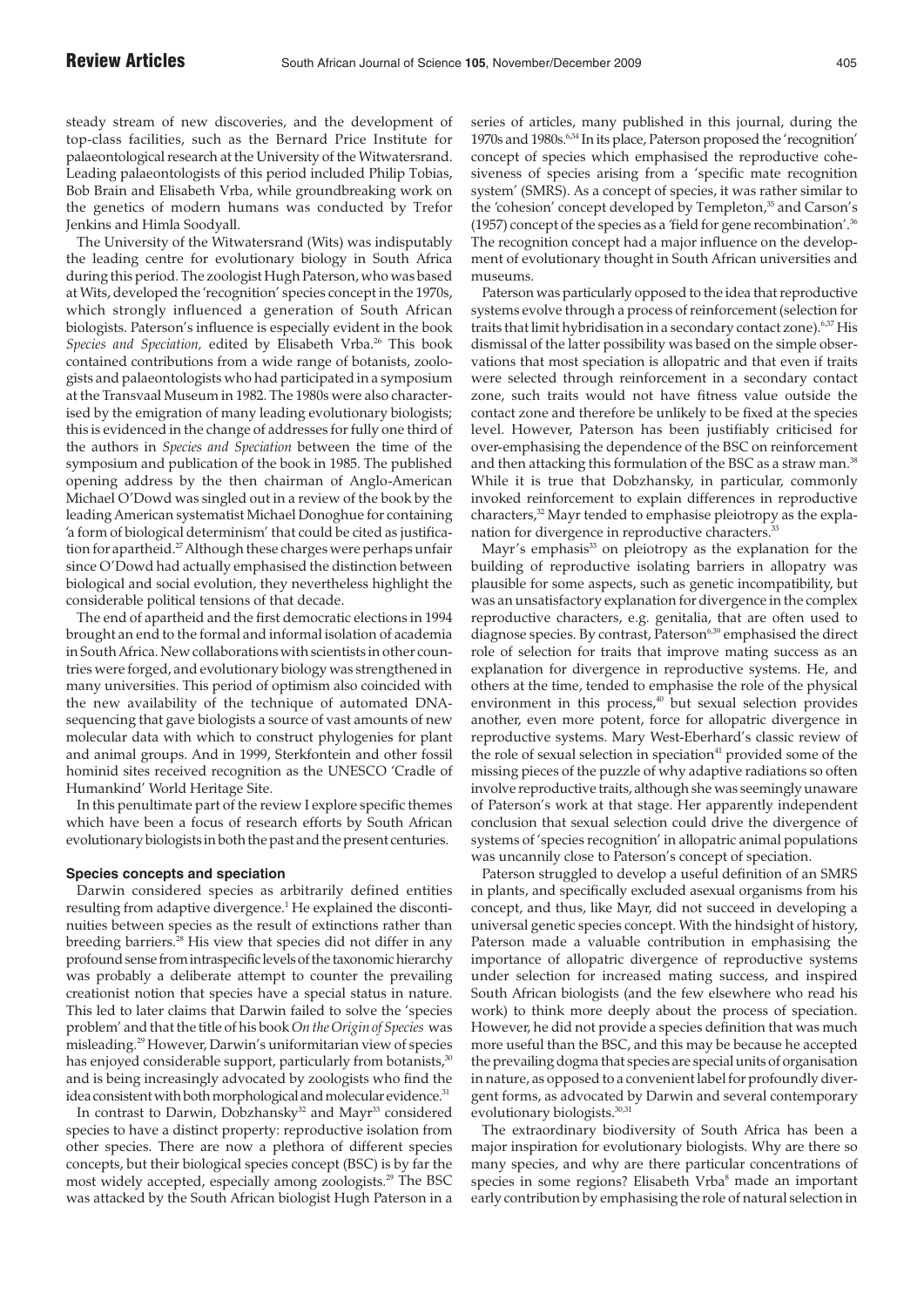changing environments at a time when most models of speciation involved non-adaptive processes, such as drift. In recent years there has been a special focus on speciation of plant species in the Cape floristic region.<sup>42,43</sup> Dating using calibrated molecular clocks suggests that some groups have radiated very rapidly $44,45$ while others have been present in this region for at least 30 million years.43 Hypotheses for high rates of diversification have ranged from habitat heterogeneity combined with shortdistance gene flow,<sup>46</sup> to the role of fire in enforcing isolation between populations,<sup>47</sup> to selection imposed by a geographical mosaic of pollinator availability.<sup>30</sup> All of these models have at least some empirical support<sup>48-52</sup> and current consensus favours a plurality of explanations, including the possibility of low extinction rates which allows species to accumulate in a particular region.53,54

# **Adaptation: from functional morphology to the comparative method**

Studies of functional morphology were the main focus of evolutionary studies in the Darwin era. This was premised on the idea that if a trait could be shown to have a function it was likely to have evolved through natural selection. In the 1970s, Stephen Jay Gould, in collaboration with Richard Lewontin and the South African palaeontologist Elisabeth Vrba, published two important caveats to this approach, first pointing out that many traits are, in the historical sense, 'exaptations' whose current utility differs from their evolved function,<sup>55</sup> and that other traits are simply byproducts of the *Bauplan* (blueprint) of the organism, rather than direct products of selection.<sup>56</sup>

Evolutionary ecologists in South Africa have long sought to understand how the plants in the wide diversity of biomes in the region have adapted to their local physical environments.<sup>48,52,57</sup> Notable contributions include studies of the significance of resprouting,58 resource allocation in grasses adapted to different soils, $52$  and the adaptations of plants to fire. $57$  Fire is a major shaper of ecosystems in South Africa and models show that in its absence large areas of the subcontinent would be covered in forest.<sup>59</sup>

One of Darwin's favourite research themes was the floral adaptations of plants to their pollinators. $60$  South African biologists have provided some of the clearest examples of floral adaptation, including striking examples of Batesian floral mimicry (non-rewarding flowers that imitate the advertising signals of rewarding flowers).<sup>61</sup>

The first conceptualisation of coevolution was made in Darwin's book on orchid pollination $62$  in which he speculated that the very long spurs of the Malagasy orchid *Angraecum sesquipedale* evolved under selection for efficient pollination by an as-yet-unknown giant hawkmoth with an exceedingly long proboscis which, in turn, evolved under selection to obtain the 'last drop' of nectar at the tip of the orchid's spur. This idea that reciprocal coadaptation could lead to exaggerated traits became known as 'Darwin's race' and some of the best available evidence for its occurrence in nature has come from biologists working in South Africa.<sup>63-65</sup> For example, in a mutualism between oil-producing flowers and oil-collecting bees in the Drakensberg mountains, there is striking population-level covariation between the flower depth in a guild of flowers and the length of the highly elongated front legs of one of the bee species (they use their front legs to scrape oil from the flowers).<sup>63</sup> Similarly, long-proboscid flies and their nectar host plants show geographically structured patterns of covariation that are consistent with coevolution.<sup>64,65</sup>

Because species tend to share trait values through common

descent, any statistical analysis that assumes independence among species trait values may be invalid.<sup>66</sup> The phylogenetically informed 'comparative method' can overcome this problem when exploring the adaptive significance of traits. $67-69$  In one study, $70$  the comparative method was used to establish the significance for cross-pollination of the time taken for orchid pollinaria to reconfigure after withdrawal from flowers (an issue that particularly intrigued Darwin). In another,<sup>68</sup> it was used to identify large variations in patterns of metabolic rate in mammals, corresponding to the major zoogeographical zones of the world. These regional differences appear to reflect adaptation to climate, especially ambient temperatures and rainfall unpredictability, $69$  and thus challenge the prevailing paradigm of a nonadaptive mechanistic determination of mammalian metabolism. Studies on insects also point to metabolic adaptation to climate.<sup>71</sup>

Darwin contributed many important secondary ideas to the science of evolutionary biology, including sexual selection and coevolution. Avian biologists have been at the forefront of sexual selection studies in South Africa. Some of the most notable contributions have included the demonstration that the multiple ornamentation of a red collar and long tail in male widow birds represent the result of selection through male–male competition and female choice, respectively, with a trade-off evident in investment in these two signal functions.<sup>72,73</sup> Avian biologists have also provided convincing evidence for egg mimicry by parasitic birds.74 South African researchers Jenny Jarvis and Nigel Bennett have played a leading role in understanding the evolution of eusociality in mammals.<sup>75,76</sup>

#### **Systematics**

Systematics, the study of evolutionary relationships among organisms and their classification, is a scientific field which benefits directly from the rich biodiversity of South Africa. Systematics has always depended on collections and has thus been a key aspect of research in the major South African museums and herbaria from the time of their formation in the late 19th century.

Botanical systematics was a core function of the South African National Botanical Institute, which in 2004 became the South African National Biodiversity Institute with an expanded mandate to cover animal diversity. Other important developments were the formation of the Southern African Society for Systematic Biology in 1999 and the South African Biosystematics Initiative, a National Research Foundation (NRF)-managed funding initiative of the Department of Science and Technology (DST), which supports research in the general field of systematics. The past two decades have seen a considerable strengthening of phylogenetics, the specific component of systematics that deals with evolutionary relationships, and a weakening of capacity in traditional taxonomy, especially for species-rich groups like insects.

The phylogenetics of the Cape flora has received close scrutiny over the past two decades,<sup>42,43</sup> with notable contributions including a phylogeny based on exemplars of most of the genera in the flora, $\frac{77}{7}$  evidence for rapid radiations in some groups, $\frac{44}{7}$  and the use of dated phylogenies to answer questions about the age of the Cape and Namaqualand floras.43,78 An important spin-off from these phylogenetic studies has been the gaining of deeper insights into biogeographic affinities of floras.79,80

South Africa does not have a unique zoogeographical region equivalent to the Cape flora, but has a notable diversity of mammals, birds and some insect groups. Phylogenetic studies of mammals have focused on the relationships within the Afrotheria, a largely African clade that includes elephants and aardvarks,<sup>81</sup> and the relationships of this group to the other placental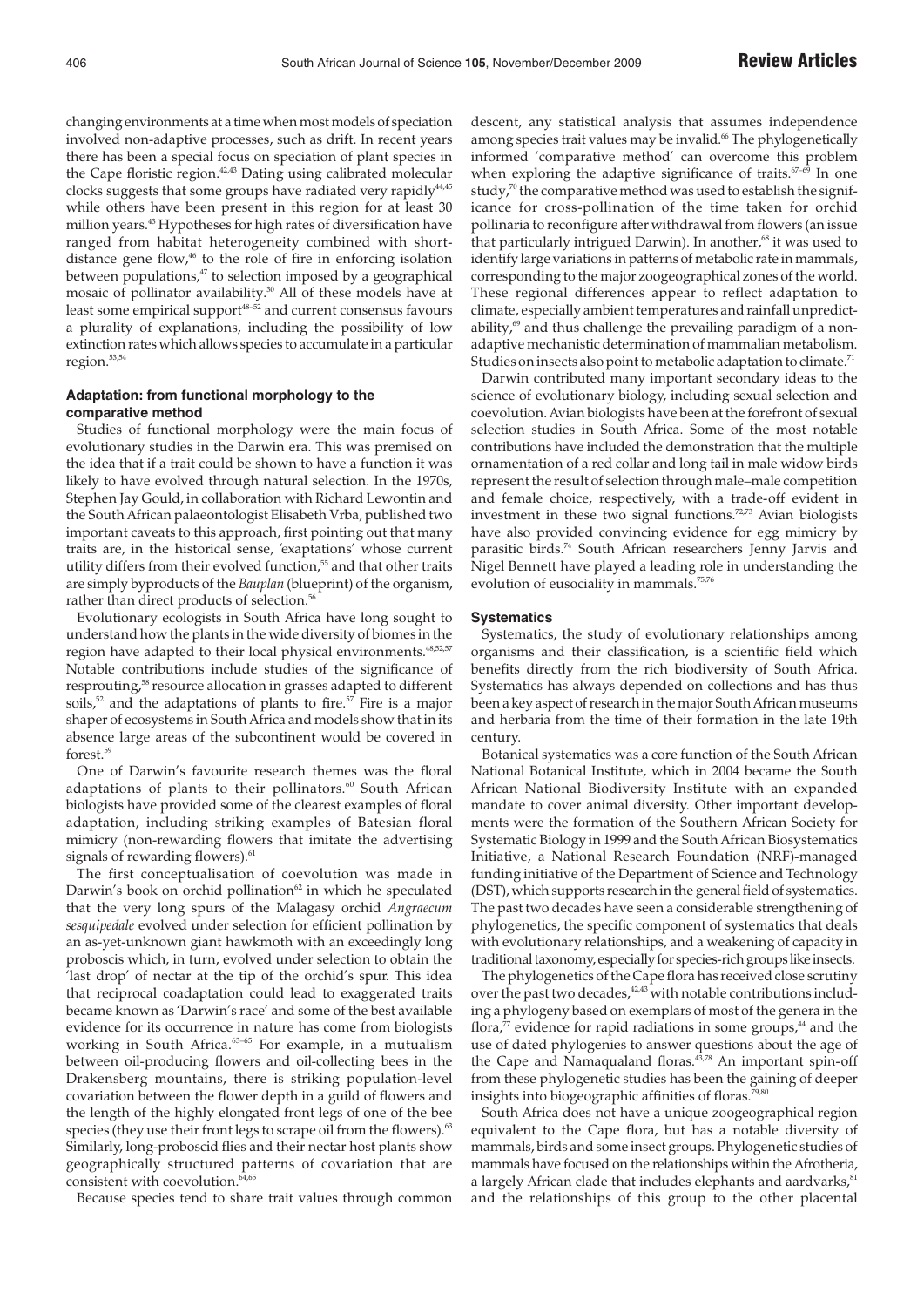

Year

**Fig. 1**.The percentage of global publications in (**a**) evolutionary biology, and in (**b**) all sciences, contributed by authors based in South Africa, Brazil, China, Switzerland and New Zealand over the period 1990–2008.

mammals.82 Studies of the population genetics and phylogeny of fishes have been valuable in understanding the evolution of river drainage systems in South Africa.<sup>83</sup>

# **Publication trends**

To assess the position of evolutionary biology relative to other fields in South Africa and to determine how the global contribution of this field in South Africa compares with four other countries varying in development status and biodiversity, I conducted a bibliographic analysis using the Thomson Reuters ISI Web of Science®. Countries that were compared to South Africa were New Zealand, a southern hemisphere country whose total research output is almost identical to that of South Africa and which, like South Africa, has a natural advantage in evolutionary biology on account of its highly endemic fauna and flora and isolated biogeographical position; Brazil, a developing country with a megadiverse fauna and flora; China, which has one of the world's fastest growing economies and research environments; and Switzerland, a wealthy developed country with relatively low levels of biodiversity.

I first calculated the year-by-year (1990–2008) trends in the percentage of papers in the ISI Web of Science® database that are contributed by authors in the five countries. This was done to assess the performance of the overall science system in these countries. I then did a year-by-year (1990–2008) search for the keywords 'species', 'speciation', 'phylogeny' and 'adaptation' within six of the major biological knowledge fields (plant sciences, zoology, entomology, evolutionary biology, biology and ecology) in the Science Citation Index. This was done for the five countries, as well as the entire database, to assess the performance of the countries relative to global output in the field of evolutionary biology. This analysis cannot provide an absolute measure of outputs because of the limitations of the keywords, but can provide relative measures among countries and the entire database. The analysis proved robust to removal or addition of search terms. For example, the keyword 'species' was included on the grounds that taxonomy is part of evolutionary biology, but the trends obtained with and without this keyword were almost identical.

South Africa contributes about 2–3% of world output in the field of evolutionary biology, a value which has declined slightly over the past two decades (Fig. 1a). Very similar percentages and trends were obtained for New Zealand and Switzerland

(Fig. 1a). In contrast, China and Brazil have shown a steep rise in their 'market share' of world publications of evolutionary biology papers, from positions similar or below those of South Africa, New Zealand and Switzerland in the early 1990s to contributions of about 6% and 7% of the world's output in 2008, respectively (Fig. 1a).

The contributions of South Africa, New Zealand and Brazil to evolutionary biology are all about four-fold greater than their proportional contributions to all world science publications (Fig. 1), suggesting that they have particular strengths in evolutionary biology and this is likely related to their natural advantages in terms of biodiversity. For China and Switzerland, on the other hand, the strength of evolutionary biology is roughly equivalent to that of the other sciences (Fig. 1).

These analyses are admittedly crude and do not take the citation impact of publications into account.<sup>3</sup> However, analysis of author affiliations of papers published in the leading journals in evolutionary biology over the past five years revealed a relatively healthy level of contributions from South Africa: *Biological Journal of the Linnean Society* (2.4%), *Evolution* (0.8%), *Journal of Evolutionary Biology* (1.1%), *Proceedings of the Royal Society (London): Biological Sciences* (2.1%), and *Molecular Phylogenetics and Evolution* (3.5%). This suggests that South African authors are making important conceptual advances in this field.

# **Conclusion**

This review has identified evolutionary biology as a particularly strong field within the South African research system with a long tradition that can be traced back to Darwin. However the natural advantage that South Africa enjoys in this field has not yet been exploited to the full. Over time, it would be expected that countries with the richest biodiversity should make the most important contributions to evolutionary biology. Questions must be raised, therefore, about why other developing countries, such as Brazil, have managed to increase their share of world publications in this field over the past two decades, while South Africa has not (Fig. 1). One constraint on future growth is the legacy of years of willful neglect of evolutionary biology in the school curriculum, $^{25}$ combined with the persistence of poor schooling conditions for the majority of South Africans. These factors probably explain why ordinary citizens of South Africa fared the worst of those in any of the countries recently surveyed for understanding of Darwin's theory (British Council Press Release http://www.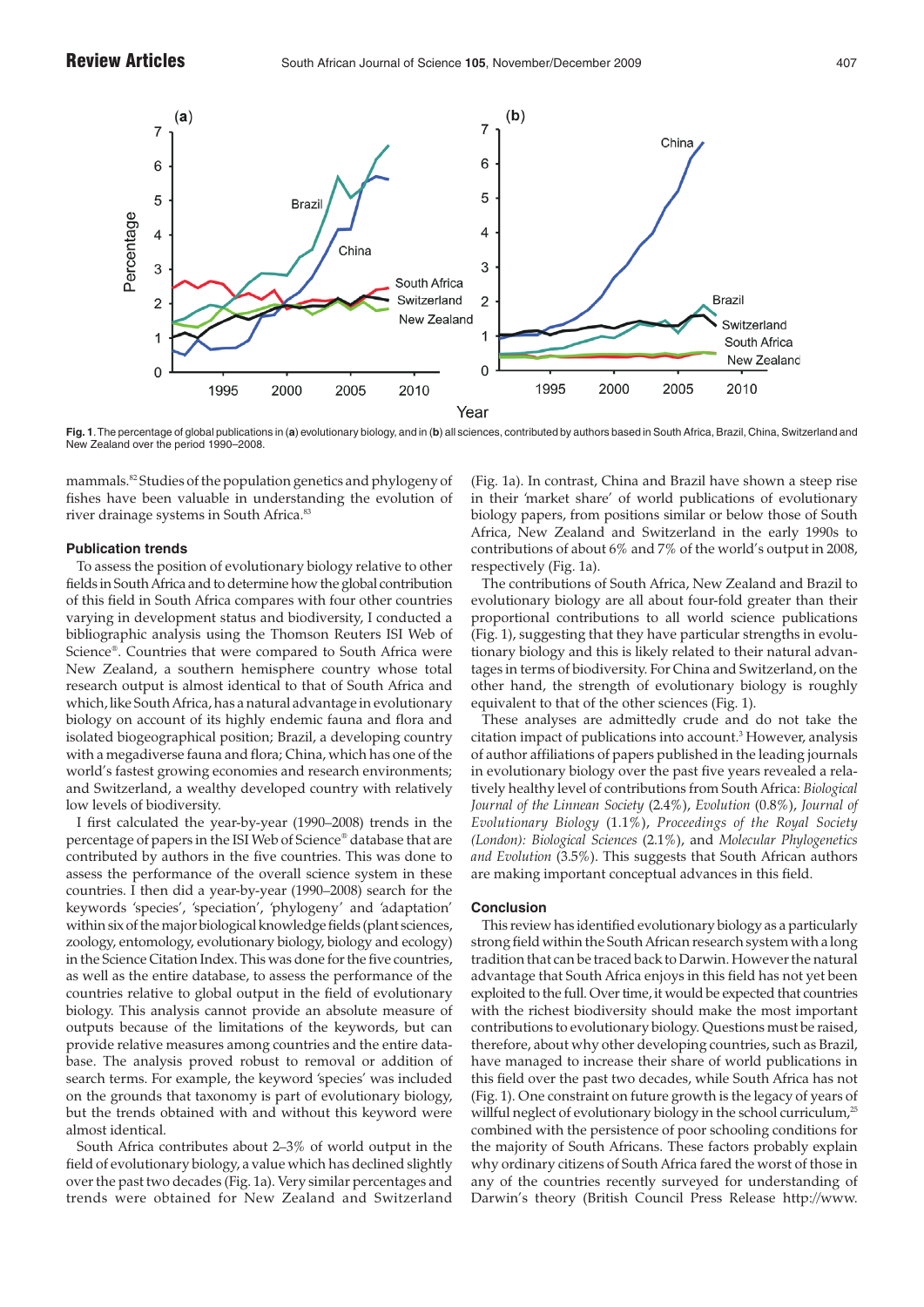britishcouncil.org/darwinnow-survey-global.pdf). Equipping citizens with the means to comprehend the enormous relevance of evolutionary biology is essential, not only for the basic sciences, but also for applied disciplines that are impacted by evolutionary processes, such as medicine, $84$  invasion biology, $85$  and conservation biology.<sup>86</sup>

I am very grateful to Denis Brothers, Daryl Codron, Lawrence Harder, David Ward, Corrie Schoeman and three anonymous referees for their insightful comments on a draft of this review.

Received 27 August. Accepted 2 November 2009.

- 1. Darwin C. (1859). *On the Origin of Species by Means of Natural Selection or the Preservation of Favoured Races in the Struggle for Life.* John Murray, London.
- Jeenah M. and Pouris A. (2008). South African research in the context of Africa and globally. *S. Afr. J. Sci.* **104**, 351–354.
- 3. Pouris A. (2003). South Africa's research publication record: the last ten years. *S. Afr. J. Sci.* **99**, 425–428.
- 4. May R.M. (1997). The scientific wealth of nations. *Science* **275**, 793–796.
- 5. Vrba E.S. (1980). Evolution, species and fossils how does life evolve. *S. Afr. J. Sci.* **76**, 61–84.
- 6. Paterson H.E.H. (1978). More evidence against speciation by reinforcement. *S. Afr. J. Sci.* **74**, 369–371.
- 7. White T.D., Johanson D.C. and Kimbel W.H. (1981). *Australopithecus africanus* its phyletic position reconsidered. *S. Afr. J. Sci.* **77**, 445–470.
- 8. Vrba E.S. (1985). Environment and evolution alternative causes of the temporal distribution of evolutionary events. *S. Afr. J. Sci.* **81**, 229–236.
- 9. Grine F.E. (1981). Trophic differences between gracile and robust australopithecines – a scanning electron-microscope analysis of occlusal events. *S. Afr. J. Sci.* **77**, 203–230.
- 10. Paterson H.E.H. (1982). Perspective on speciation by reinforcement. *S. Afr. J. Sci.* **78**, 53–57.
- 11. Paterson H.E.H. (1981). The continuing search for the unknown and unknowable – a critique of contemporary ideas on speciation. *S. Afr. J. Sci.* **77**, 113–119.
- 12. Hopper S.D. and Lambers H. (2009). Darwin as a plant scientist: a southern hemisphere perspective. *Trends Plant Sci.* **14**, 421–435.
- 13. Keynes R.D. (1988). *Charles Darwin's* Beagle *Diary.* Cambridge University Press, Cambridge.
- 14. Weale J.P.M. (1871). Protective resemblances. *Nature* **3**, 507–508.
- 15. Shanafelt R. (2003). How Charles Darwin got emotional expression out of South Africa (and the people who helped him). *Comp. Stud. Soc. Hist.* **45**, 815–842.
- 16. Barber M.E. (1869). On the structure and fertilization of *Liparis bowkeri. J. Linn. Soc.* **5**, 455–458.
- 17. Cohen A. (2002). Roland Trimen and the *Merope* harem. *Notes Rec. Roy. Soc.* **56**, 206–218.
- 18. Trimen R. (1864). On the fertilization of*Disa grandiflora. J. Linn. Soc.* **7**, 144–147.
- 19. Trimen R. and Bowker J.H. (1887). *South-African Butterflies: A Monograph of the Extra-Tropical Species.* Trubner & Co., London.
- 20. Trimen R. (1869). On some remarkable mimetic analogies among African butterflies. *Trans. Linn. Soc. Lond.* **26**, 497–522.
- 21. Dubow S. (2006). *A Commonwealth of Knowledge: Science, Sensibility and White South Africa 1820–2000.* Oxford University Press, Oxford.
- 22. Dart R.A. (1925). *Australopithecus africanus:* the man-ape of South Africa. *Nature* **115**, 195–199.
- 23. Broom R.A. and Scheepers G.W.H. (1946). The South African fossil ape-man: the Australopithecinae. *Trans. Mus. Memoir* **2**, pp. 1–272.
- 24. Dubow S. (1995). *Scientific Racism in Modern South Africa.* Cambridge University Press, Cambridge.
- 25. Lever J. (2002). *Science, Evolution and Schooling in South Africa.* Africa Human Genome Initiative, Cape Town.
- 26. Vrba E.S. (ed.) (1985). *Species and Speciation.* Transvaal Museum, Pretoria.
- 27. Donoghue M.J. (1987) South African perspectives on species: an evaluation of the recognition concept. *Cladistics* **2**, 285–294.
- Reznick D.N. and Ricklefs R.E. (2009). Darwin's bridge between microevolution and macroevolution. *Nature* **457**, 837–842.
- 29. Coyne J.A. and Orr H.A. (2004). *Speciation.* Sinauer Associates Inc., Sunderland, MA.
- 30. Johnson S.D. (2006). Pollinator-driven speciation in plants. In *The Ecology and Evolution of Flowers,* eds L.D. Harder and S.C.H. Barrett, pp. 295–310. Oxford University Press, Oxford.
- 31. Mallet J. (2008). Hybridization, ecological races and the nature of species: empirical evidence for the ease of speciation. *Phil. Trans. Roy. Soc. Lond. B.* **363**, 2971–2986.
- 32. Dobzhansky T. (1951). *Genetics and the Origin of Species,* 3 edn. Columbia University Press, New York.
- 33. Mayr E. (1963). *Animal Species and Evolution.* Belknap Press, Cambridge.
- 34. Paterson H.E.H. (1981). The continuing search for the unknown and unknowable: a critique of contemporary ideas on speciation. *S. Afr. J. Sci.* **77**, 113–119.
- 35. Templeton A.R. (1989). The meaning of species and speciation. In *Speciation and its Consequences,* eds D. Otte and J.A. Endler, pp. 3–27. Sinauer Associates, Sunderland, MA.
- 36. Carson H.L. (1957). The species as a field for gene recombination. In *The Species Problem,* ed. E. Mayr, pp. 23–38. American Association for the Advancement of Science, Washington D.C.
- 37. Paterson H.E.H. (1982). Perspective on speciation by reinforcement. *S. Afr. J. Sci.* **78**, 53–57.
- 38. Raubenheimer D. and Crowe T.M. (1987). The recognition species concept: is it really an alternative. *S. Afr. J. Sci.* **83**, 530–533.
- 39. Paterson H.E.H. (1985). The recognition concept of species. In *Trans. Mus. Monogr.,* vol. 4, ed. E.S. Vrba, pp. 21–29. Transvaal Museum, Pretoria.
- 40. Paterson H.E.H. (1986). Environment and species. *S. Afr. J. Sci.* **82**, 62–65.
- 41. West-Eberhard M. (1983). Sexual selection, social competition, and speciation. *Q. Rev. Biol.* **58**, 155–183.
- 42. Verboom G.A., Dreyer L.L. and Savolainen V. (2009). Understanding the origins and evolution of the world's biodiversity hotspots: The biota of the African 'Cape Floristic Region' as a case study preface. *Mol. Phylogenet. Evol.* **51**, 1–4.
- 43. Linder H.P. (2005). Evolution of diversity: the Cape flora. *Trends Plant Sci.* **10**, 536–541.
- 44. Klak C., Reeves G. and Hedderson T. (2004). Unmatched tempo of evolution in southern African semi-desert ice plants. *Nature* **427**, 63–65.
- 45. Richardson J.E., Weitz F.M., Fay M.F., Cronk Q.C.B., Linder H.P., Reeves G. and Chase M.W. (2001). Rapid and recent origin of species richness in the Cape flora of South Africa. *Nature* **412**, 181–183.
- 46. Linder H.P. (1985). Gene flow, speciation and species diversity patterns in a species-rich area: the Cape flora. In *Species and Speciation,* ed. E.S. Vrba, pp. 53–57. *Trans. Mus. Monogr.*, vol. 4. Transvaal Museum, Pretoria.
- 47. Cowling R.M. (1987). Fire and its role in coexistence and speciation in Gondwanan shrublands. *S. Afr. J. Sci.* **83**, 106–112.
- 48. Ellis A.G. and Weis A.E. (2006). Coexistence and differentiation of 'flowering stones': the role of local adaptation to soil microenvironment. *J. Ecol.* **94**, 322–335.
- 49. Ellis A.G., Weis A.E. and Gaut B.S. (2006). Evolutionary radiation of "stone plants" in the genus *Argyroderma* (Aizoaceae): Unraveling the effects of landscape, habitat, and flowering. *Evolution* **60**, 39–55.
- 50. Johnson S.D., Linder H.P. and Steiner K.E. (1998). Phylogeny and radiation of pollination systems in *Disa* (Orchidaceae). *Am. J. Bot.* **85**, 402–411.
- 51. Johnson S.D. and Steiner K.E. (1997). Long-tongued fly pollination and evolution of floral spur length in the *Disa draconis* complex (Orchidaceae). *Evolution* **51**, 45–53.
- 52. Verboom G.A., Linder H.P. and Stock W.D. (2004). Testing the adaptive nature of radiation: growth form and life history divergence in the African grass genus Ehrharta (Poaceae: Ehrhartoideae). *Am. J. Bot.* **91**, 1364–1370.
- 53. Hopper S.D. (2009). OCBIL theory: towards an integrated understanding of the evolution, ecology and conservation of biodiversity on old, climatically buffered, infertile landscapes. *Plant Soil* **322**, 49–86.
- 54. Van der Niet T. and Johnson S.D. (2009). Patterns of plant speciation in the Cape floristic region. *Mol. Phylogenet. Evol.* **51**, 85–93.
- 55. Gould S.J. and Vrba E.S. (1982). Exaptation a missing term in the science of form. *Paleobiology* **8**, 4–15.
- 56. Gould S.J. and Lewontin R.C. (1979). The spandrels of San-Marco and the Panglossian paradigm – a critique of the adaptationist program. *Proc. Roy. Soc. Lond. B.* **205**, 581–598.
- 57. Bond W.J. and Keeley J.E. (2005). Fire as a global 'herbivore': the ecology and evolution of flammable ecosystems. *Trends Ecol. Evol.* 387–394.
- 58. Bond W.J. and Midgley J.J. (2001). Ecology of sprouting in woody plants: the persistence niche. *Trends Ecol. Evol.***16**, 45–51.
- 59. Bond W.J., Woodward F.I. and Midgley G.F. (2005). The global distribution of ecosystems in a world without fire. *New Phytol.* **165**, 525–537.
- 60. Harder L.D. and Johnson S.D. (2009). Darwin's beautiful contrivances: evolutionary and functional evidence for floral adaptation. *New Phytol.* **183**, 530–545.
- 61. Johnson S.D. (2000). Batesian mimicry in the non-rewarding orchid *Disa pulchra,* and its consequences for pollinator behaviour. *Biol. J. Linn. Soc.* **71**, 119–132.
- 62. Darwin C.R. (1862). *On the Various Contrivances by which British and Foreign Orchids are Fertilized by Insects,* facsimile edn. John Murray, London.
- 63. Steiner K.E. and Whitehead V.B. (1990). Pollinator adaptation to oil-secreting flowers – *Redivivia* and *Diascia. Evolution* **44**, 1701–1707.
- 64. Anderson B. and Johnson S.D. (2008). The geographical mosaic of coevolution in a plant-pollinator mutualism. *Evolution* **62**, 220–225.
- 65. Pauw A., Stofberg J. and Waterman R.J. (2009). Flies and flowers in Darwin's race. *Evolution* **63**, 268–279.
- 66. Felsenstein J. (1985). Phylogenies and the comparative method. *Am. Nat.* **125**, 1–15.